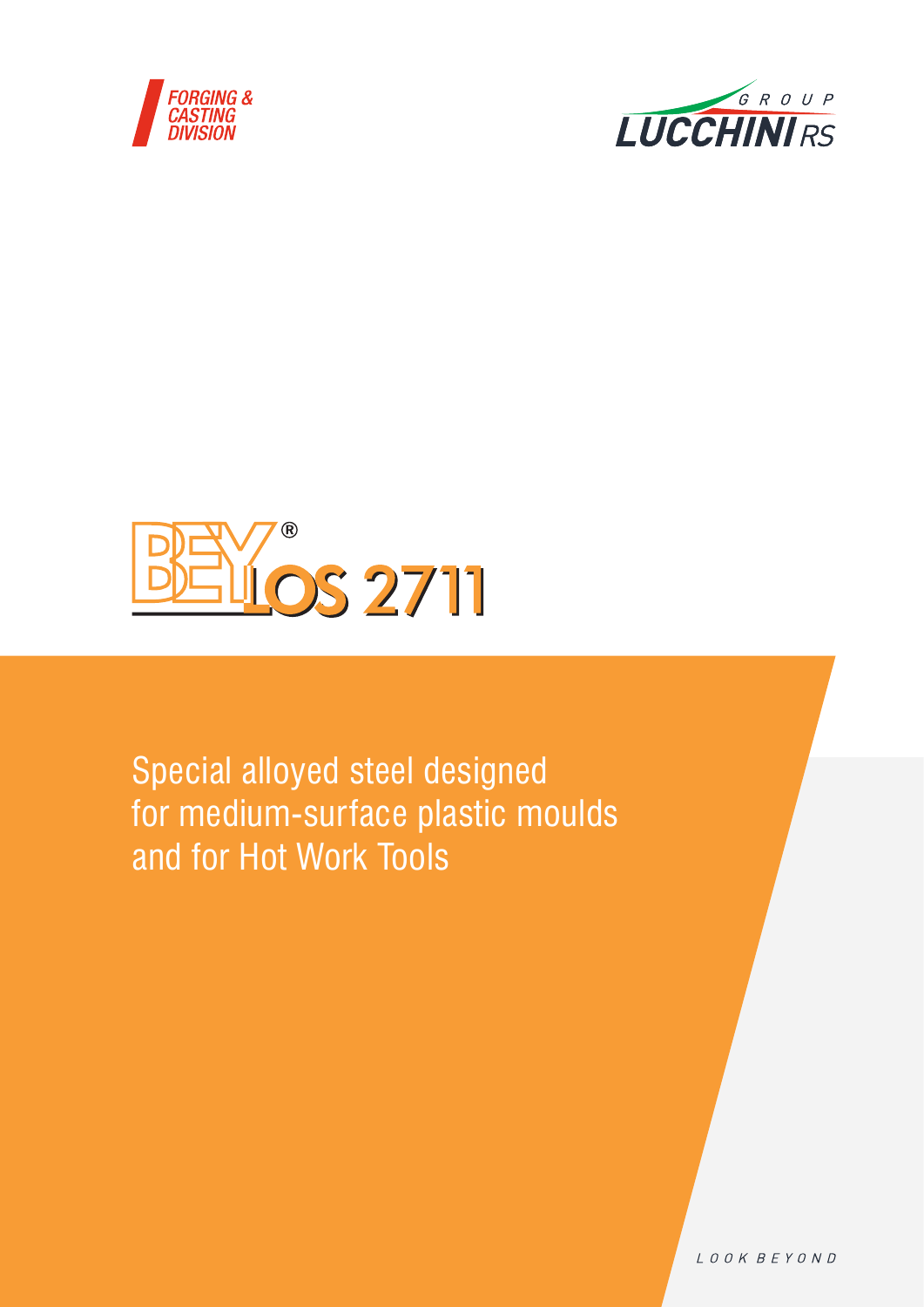





## General characteristics

BeyLos® 2711 is an alloy steel grade designed for the manufacture of dies, moulds, punches and other components subjected to high working temperatures and for high quality surface finishes.

BeyLos® 2711 is also suitable for plastic moulding applications, where high mechanical properties are required and it is recommended for processing transparent melts and for medium-surface plastic parts.

The best features of this steel are:

- high resistance to thermal shock and to heat cracking;
- good mechanical characteristics in hot condition;
- excellent mechanical characteristics in cold status;
- excellent toughness in hot condition and in cold status.

BeyLos® 2711 is obtained through a special 'super clean' manufacturing process, which allows a high level of micropurity.

BeyLos® 2711 is normally supplied in the annealed condition with hardness values lower than 250 HB, thereby guaranteeing a good machinability.

For plastic moulding applications, BeyLos® 2711 is normally supplied in the pre-hardened condition, with a hardness value of 370-410 HB, in thicknesses up to 500 mm.

For the detected hardness values in standard sized products, the following correlation is usually valid and guaranteed:

$$
(\text{HB}_{\text{Surface,min required}} - \text{HB}_{\text{Core}}) \leq 25 \text{HB}
$$

If subjected to suitable hardening, BeyLos® 2711 can reach a hardness of 46 HRc without affecting the toughness.

In order to improve further the mechanical characteristics of the surface, BeyLos® 2711 can be coated with PVD or PA/ CVD methods.

Alternatively it can be hardened through flame hardening, induction tempering or subjected to nitriding.

The high micro-purity and structural homogeneity levels give this grade good suitability to polishing and photo-engraving.

Machinability is lower compared with KeyLos® 2311, because it is not Calcium treated.It may be necessary to adjust the cutting parameters, expecially with deep hole drilling.

## Chemical analysis

|                               | Range | $C[\%]$ | Si [%] | Mn $[%]$ | Ni $[%]$ | Cr [%] | Mo [%] | $V[\%]$ |
|-------------------------------|-------|---------|--------|----------|----------|--------|--------|---------|
| <b>BEY</b><br><b>LOS 2711</b> | min   | 0,50    | 0,15   | 0,60     | 1,50     | 0,85   | 0,30   | 0,07    |
| Alloying [% in weight]        | max   | 0,60    | 0,35   | 0,90     | 1,80     | 1,15   | 0,55   | 0,12    |

Table for comparison of international classification

| W. Nr. | 1.2711         |
|--------|----------------|
| AFNOR  | <b>55NCDV7</b> |
| AISI   | Lб             |

Lucchini RS's tool steels have been researched and formulated in order to optimize the material performances.

The brand name identifies the Lucchini RS product and the number evokes the Werkstoff classification or other means of reflecting the characteristics of use.

| BeyLos <sup>®</sup> 2711 / Rev.00 / 05.2019 |  |
|---------------------------------------------|--|
|---------------------------------------------|--|

The content of this brochure is intended for information only and cannot be considered as binding in connection with the supply of material. All information, except for the cases of law, are strictly confidential and can only be disclosed with permission of Lucchini RS S.p.A.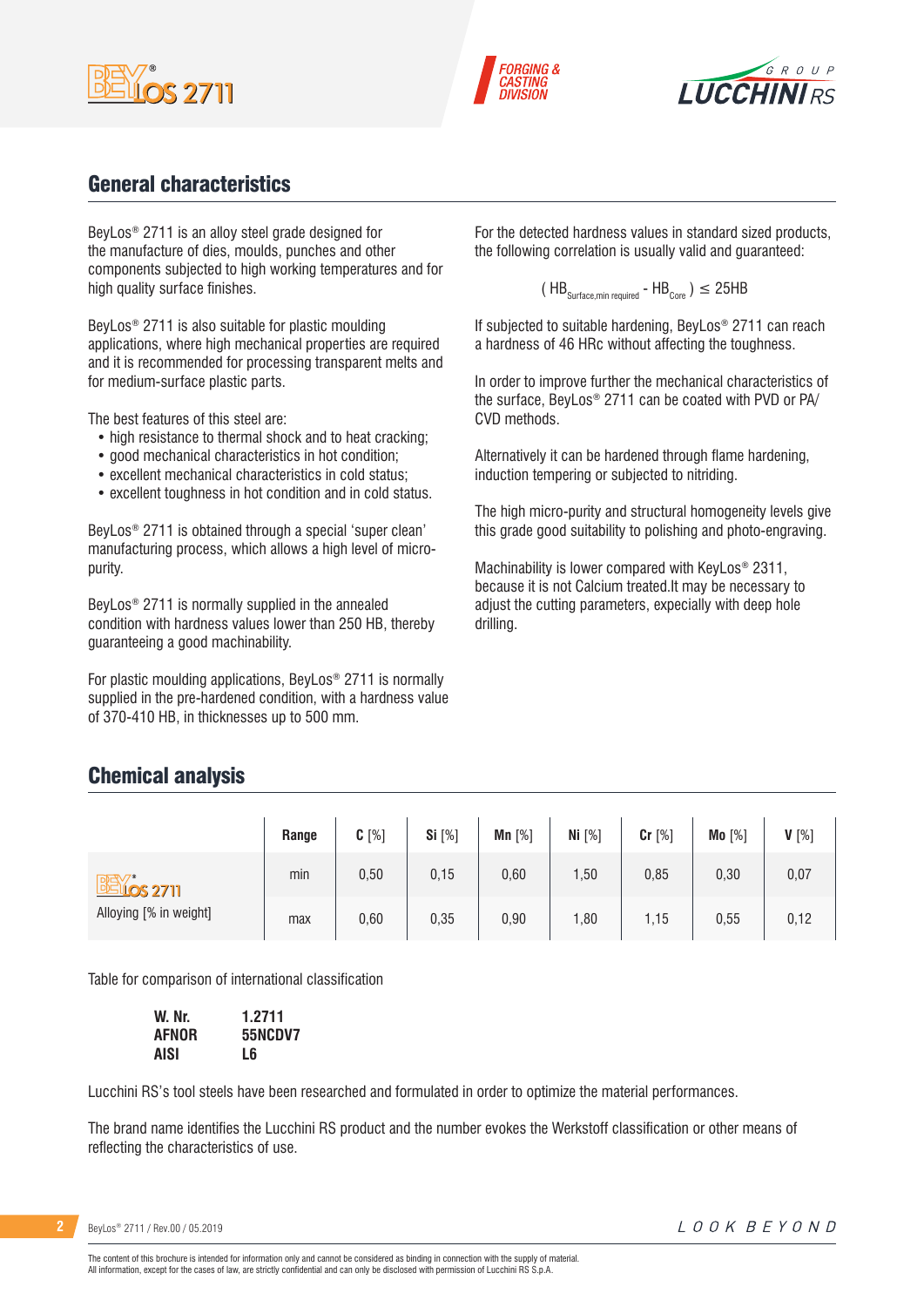





## Main applications

BeyLos® 2711 is suitable for the following applications:

- large sized die blocks
- plastic moulds
- moulds subjected to low pressure
- chill moulds for gravity casting
- containers for die-casting presses
- bolsters / die holders
- sleeves for extrusion presses
- injection moulds.

# Physical and mechanical properties

*Main physical properties*

| $OS$ 2711                                            | $20^{\circ}$ C | $400^{\circ}$ C | $600\degree C$ |
|------------------------------------------------------|----------------|-----------------|----------------|
| Modulus of elasticity [GPa]<br>$(1GPa = 1000 MPa)$   | 210            | 198             | 178            |
| Coefficient of thermal<br>expansion<br>$[10^{-6}/K]$ |                | 13,3            | 14,2           |
| Thermal conductivity<br>[W/mK]                       | 25,5           | 25,0            | 24,6           |

#### *Main mechanical properties*

| <u>40S 2711</u>                          | $20^{\circ}$ C |             | $ 400^{\circ}$ C $ 500^{\circ}$ C $ 550^{\circ}$ C $ 600^{\circ}$ C |     |     |
|------------------------------------------|----------------|-------------|---------------------------------------------------------------------|-----|-----|
| Ultimate tensile strength<br>(UTS) [MPa] | 1420           | 1300   1150 |                                                                     | 950 | 550 |
| <b>Yield stress</b><br>(YS) [MPa]        | 1240           | 1090        | 950                                                                 | 750 | 350 |

These are average values obtained on a sample which has been hardened at 850 °C, quenched and tempered at 530 °C to achieve a hardness of 44 HRc.

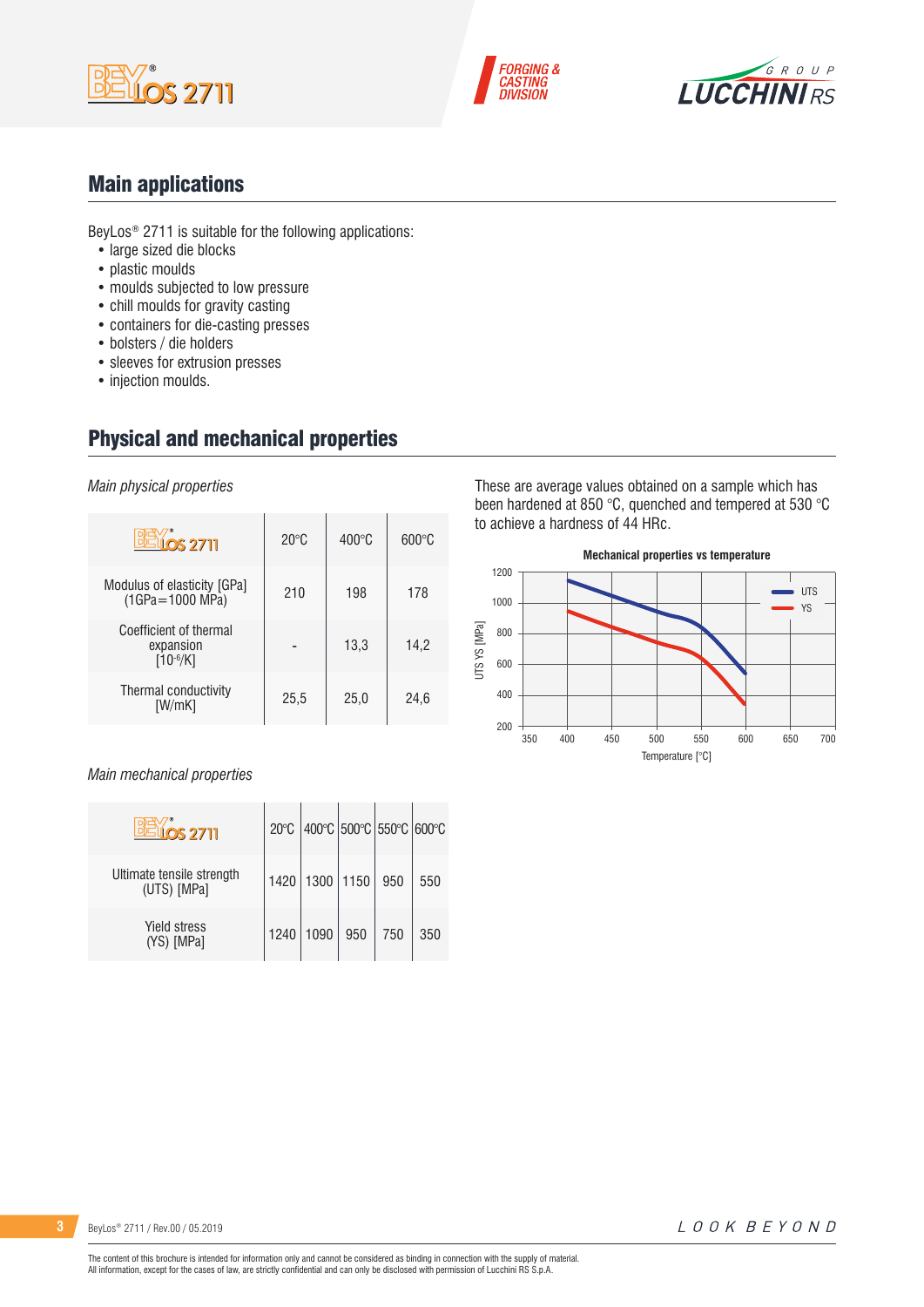





## Heat treatments

BeyLos® 2711 is supplied in the annealed condition or in the pre-hardened condition, depending on the application.

If a different hardness is required or if heat treatment is needed, we suggest applying the following parameters.

This information is only indicative and must be adapted depending on the different heat treatment facilities employed and on the thickness of the bar.

#### *Soft annealing*

| Suggested temperature | 700 °C                                                                             |
|-----------------------|------------------------------------------------------------------------------------|
| Soaking time          | 60 min every 25 mm thickness                                                       |
| Cooling               | Slow in the furnace at max 25 $\degree$ C/h<br>to 600 °C, then at room temperature |

Soft annealing is recommended if optimum machinability of the material is important. After soft annealing a hardness of around 250 HB is achieved.

#### *Stress Relieving*

| Suggested temperature | $550^{\circ}$ C                                                          |
|-----------------------|--------------------------------------------------------------------------|
| Soaking time          | 60 min every 25 mm thickness                                             |
| Cooling               | Slow in the furnace at max 25 °C/h<br>to 200°C, then at room temperature |

If the suggested temperature is lower than the tempering temperature, the stress relieving temperature will be 50° C lower than the tempering temperature previously applied.

Stress relieving is recommended where it is necessary to eliminate residual stresses induced by mechanical working or by a preceding heat treatment.

#### *Hardening*

Hardening should be carried out after the material has been pre-heated according to the following table.

| First pre-heating<br>temperature | 550 °C                                                     |
|----------------------------------|------------------------------------------------------------|
| Soaking time                     | 60 min every 25 mm thickness                               |
|                                  |                                                            |
| Austenitising<br>temperature     | $850^\circ C$                                              |
| Soaking time                     | 60 min every 25 mm thickness                               |
| Cooling                          | Air, vacuum cooling, salt bath,<br>polymer or water quench |
| Hardness<br>after quenching      | $57 \div 58$ HRc                                           |

We suggest to carry out hardening on material supplied in the annealed condition and tempering immediately afterwards.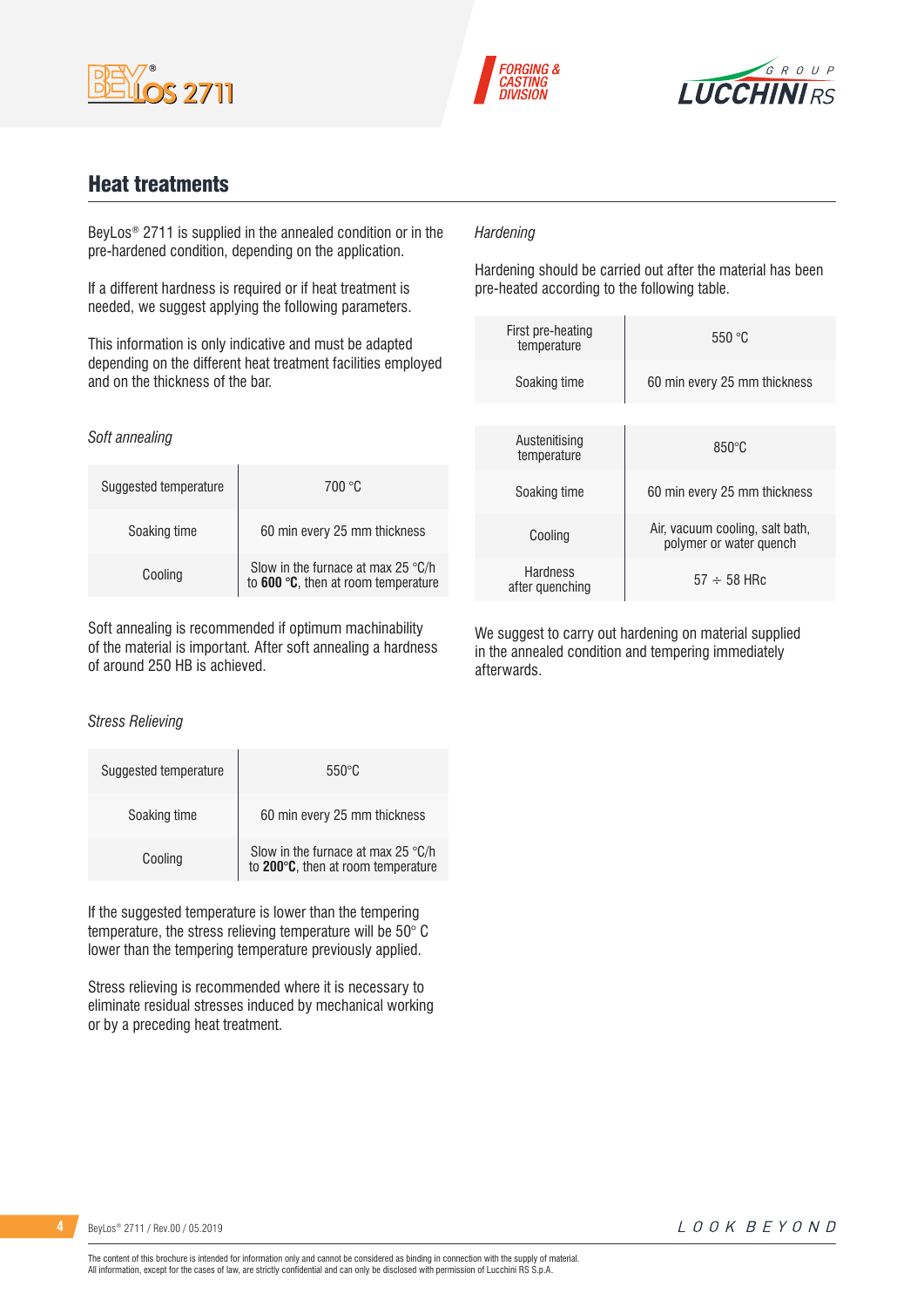





#### *Tempering*

The temperature of the temper must be set on the basis of the required mechanical properties. A second temper at a temperature of 30-50° C below the maximum temperature previously applied will function as a stress relieving cycle.

|                | Suggested temperature |  |                              | Set on the basis of the required<br>mechanical properties, see tempering<br>curve |  |  |            |
|----------------|-----------------------|--|------------------------------|-----------------------------------------------------------------------------------|--|--|------------|
| Soaking time   |                       |  | 60 min every 25 mm thickness |                                                                                   |  |  |            |
|                | Cooling               |  |                              | Room temperature                                                                  |  |  |            |
|                | 60                    |  |                              | <b>Tempering curve</b>                                                            |  |  |            |
|                | 52                    |  |                              |                                                                                   |  |  | <b>HRc</b> |
| Hardness [HRc] | 44                    |  |                              |                                                                                   |  |  |            |
|                | 36                    |  |                              |                                                                                   |  |  |            |
|                | 28                    |  |                              |                                                                                   |  |  |            |
|                | 20                    |  |                              |                                                                                   |  |  |            |

Tempering curve of a sample which has been austenitised at 850 °C and quenched.

Tempering temperature [°C]

350 400 450 500 550 600 650 700

*Variation in dimensions during heat treatment*

During the heat treatment of BeyLos® 2711 the phase transformation points are exceeded.

Inevitably this causes a variation in the volume of the material.

For this reason we recommend leaving enough machining allowance to compensate for the change of dimension due to heat treatment. All the corners should be rounded off.

#### *Nitriding*

The purpose of nitriding is to increase the resistance of the material to wear and abrasion.

This treatment is very useful for components where high performance is necessary, as it extends the life of the material. We suggest nitriding the component in the hardened and tempered condition.

The tempering temperature must be at least 50 °C higher than the nitriding temperature.

Modern nitriding processes allow the original dimensions of the component to be maintained. We recommend heat treating the component in the finish machined condition.

In any case, other properties can be analyzed and studied deeper by Lucchini RS on specific Customer request: please consult Lucchini RS specialists of MET Department.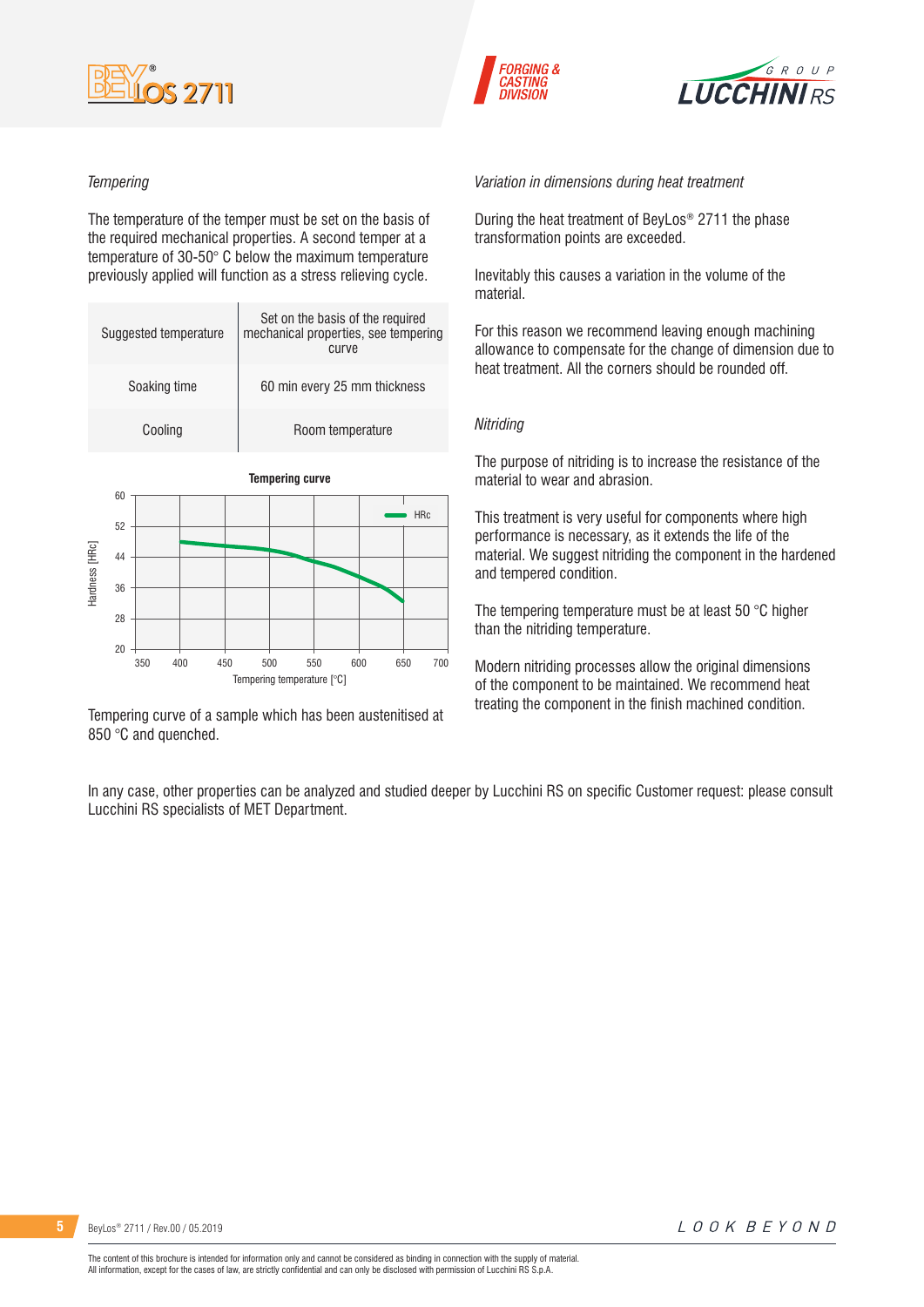





## CCT Curve



# Microstructure of BEYLOS® 2711



The microstructure of BeyLos® 2711, after hardening, detected about 20 mm under surface is tempered martensite.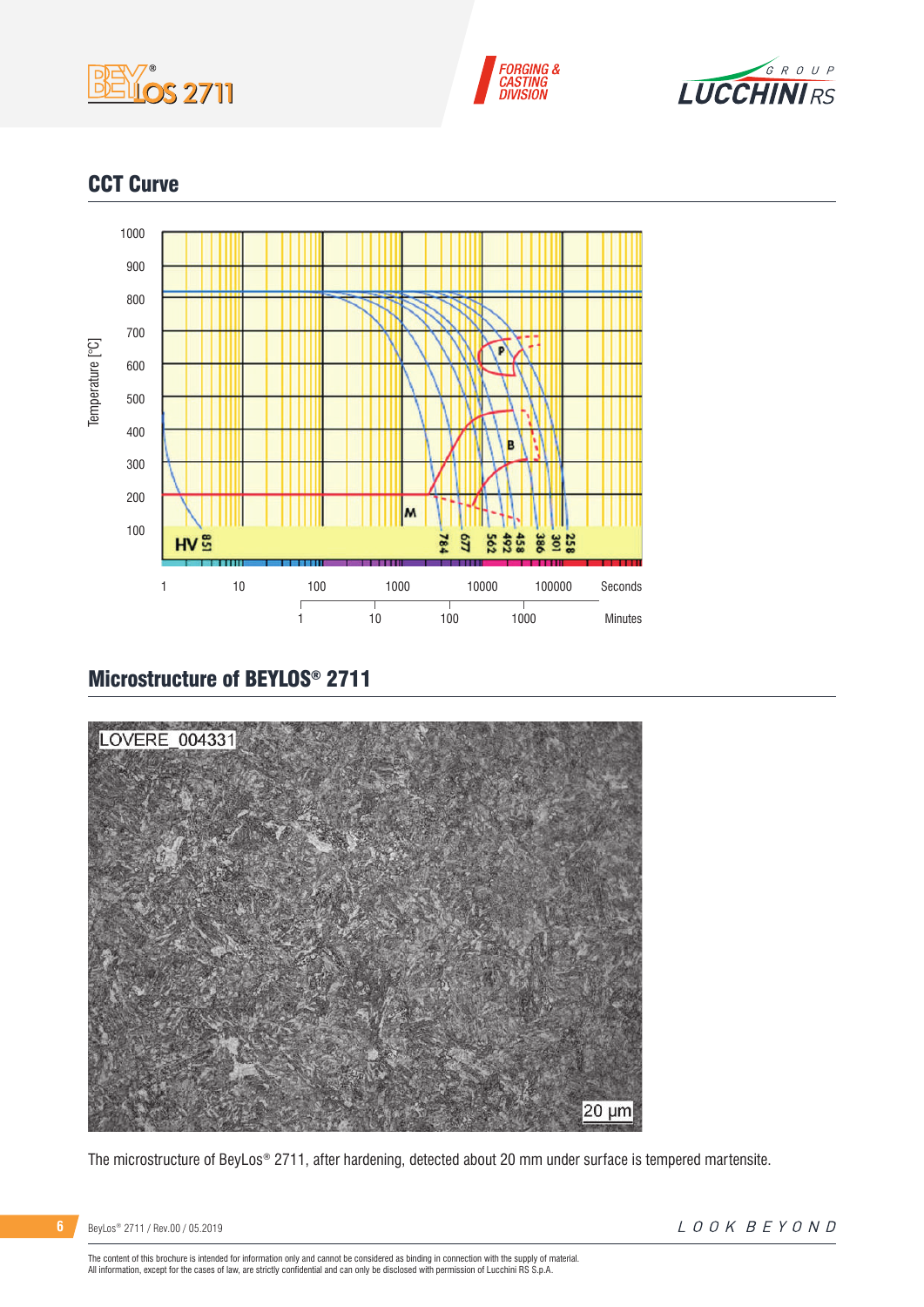





# Guidance for machining

 $\overline{1}$ 

The following parameters are indicative only and must be adapted to the particular application and to the machinery employed. The data refer to material in the annealed condition. Hardness 250 HB max.

#### *Turning*

|                                      | Rough machining | Finish machining |                                         |                |  |
|--------------------------------------|-----------------|------------------|-----------------------------------------|----------------|--|
| Type of insert                       | P20-P40 coated  | <b>HSS</b>       | P <sub>10</sub> -P <sub>20</sub> coated | Cermet         |  |
| V <sub>c</sub> cutting speed [m/min] | $170 \div 220$  | $(\star)$        | $200 \div 250$                          | $240 \div 300$ |  |
| a, cutting depth [mm]                | $1 \div 5$      | $(\star)$        |                                         | < 0.5          |  |

#### *Milling*

|                                      | Rough machining                             |                                         |            |  |  |  |
|--------------------------------------|---------------------------------------------|-----------------------------------------|------------|--|--|--|
| Type of insert                       | P <sub>25</sub> -P <sub>35</sub> not coated | P <sub>25</sub> -P <sub>35</sub> coated | <b>HSS</b> |  |  |  |
| V <sub>c</sub> cutting speed [m/min] | $140 \div 200$                              | $180 \div 260$                          | $(*)$      |  |  |  |
| $fz$ feed [mm]                       | $0,15 \div 0,3$                             | $0,15 \div 0,3$                         | $(\star)$  |  |  |  |
| a, cutting depth [mm]                | $2 \div 4$                                  | $2 \div 4$                              | $(\star)$  |  |  |  |

|                         | Pre-finishing                               |                                         |            |  |  |  |
|-------------------------|---------------------------------------------|-----------------------------------------|------------|--|--|--|
| Type of insert          | P <sub>10</sub> -P <sub>20</sub> not coated | P <sub>10</sub> -P <sub>20</sub> coated | <b>HSS</b> |  |  |  |
| V cutting speed [m/min] | $160 \div 240$                              | $240 \div 280$                          | $(\star)$  |  |  |  |
| $fz$ feed [mm]          | $0,2 \div 0,3$                              | $0,2 \div 0,3$                          | $(\star)$  |  |  |  |
| a, cutting depth [mm]   | $1 \div 2$                                  | $1 \div 2$                              | (*)        |  |  |  |

|                               | Finishing                                   |                                         |                 |  |  |
|-------------------------------|---------------------------------------------|-----------------------------------------|-----------------|--|--|
| Type of insert                | P <sub>10</sub> -P <sub>20</sub> not coated | P <sub>10</sub> -P <sub>20</sub> coated | Cermet P15      |  |  |
| $V_c$ cutting speed $[m/min]$ | $200 \div 260$                              | $240 \div 300$                          | $240 \div 330$  |  |  |
| $fz$ feed [mm]                | $0,05 \div 0,2$                             | $0.05 \div 0.2$                         | $0,05 \div 0,2$ |  |  |
| a, cutting depth [mm]         | $0.5 \div 1$                                | $0.5 \div 1$                            | $0,3 \div 0,5$  |  |  |

#### *(\*) not advisable*

**7** BeyLos® 2711 / Rev.00 / 05.2019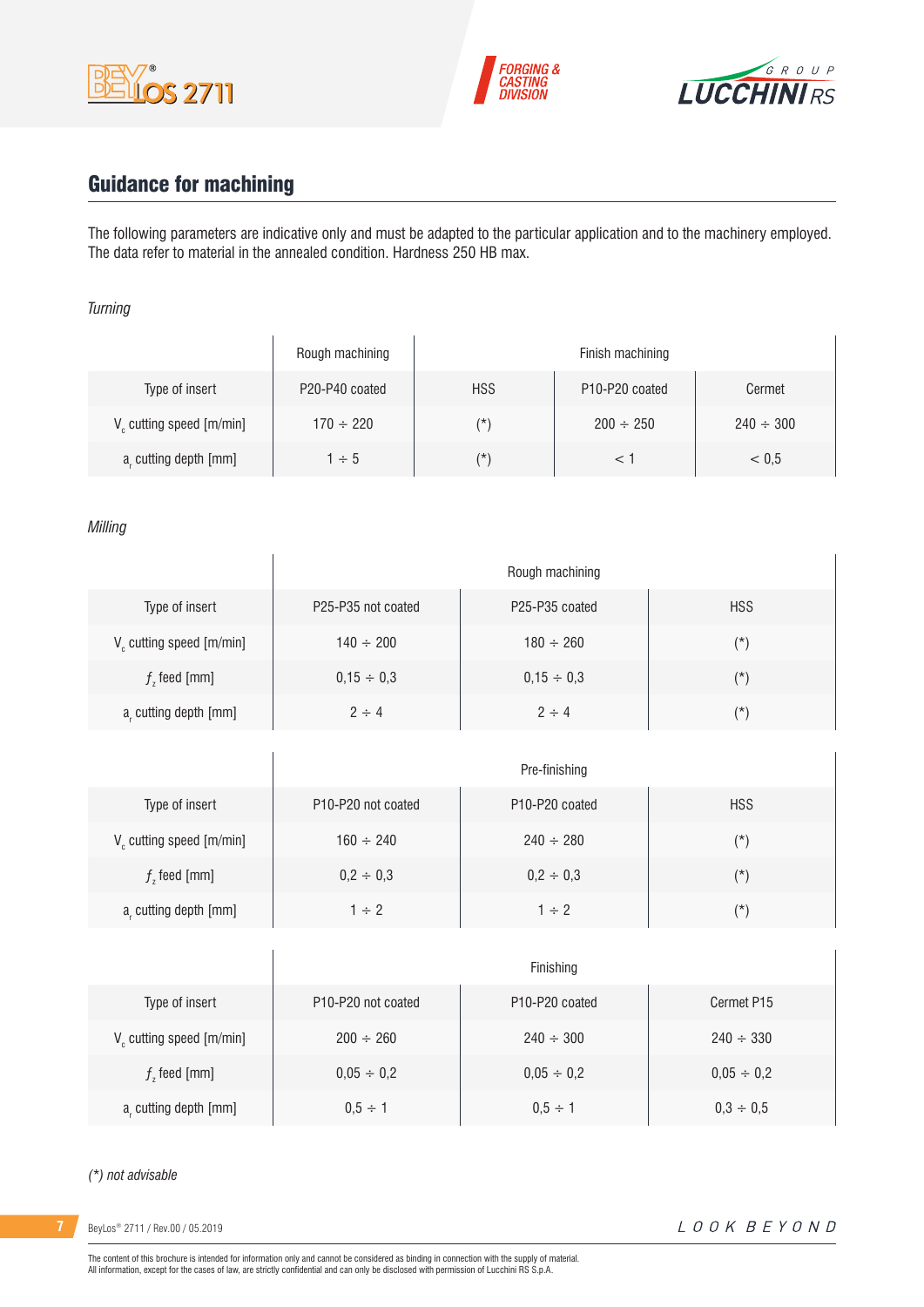





### *Drilling*

| Type of insert                       | tip with interchangeable inserts | <b>HSS</b> | brazed tip       |
|--------------------------------------|----------------------------------|------------|------------------|
| V <sub>c</sub> cutting speed [m/min] | $190 \div 220$                   | (*         | $60 \div 80$     |
| $fz$ feed per turn [mm/turn]         | $0.05 \div 0.15$                 | (*         | $0.15 \div 0.25$ |

### *(\*) not advisable*

### *General formulae*

| Type of machining             | Drilling                                                                                                          | Milling                                                                             |
|-------------------------------|-------------------------------------------------------------------------------------------------------------------|-------------------------------------------------------------------------------------|
| n: number of turns of mandrel | $V_r * 1000 / \pi * D_r$                                                                                          | $V_r * 1000 / \pi * D_r$                                                            |
| $Vf$ : feed speed [m/min]     | $V_{f} = f_{7}$ * n                                                                                               | $V_{f} = f_{i} * n * z_{n}$                                                         |
| $fz$ feed per turn [mm/turn]  | -                                                                                                                 | $f_{n} = V_{f} / n$                                                                 |
| <b>Note</b>                   | D <sub>r</sub> : Milling cutter or tip diameter [mm]<br>V <sub>c</sub> : cutting speed [m/min]<br>$f$ : feed [mm] | $f_{n}$ : feed per turn [mm/turn]<br>z <sub>n</sub> : No. of milling cutter inserts |

Approximate equivalent values between hardness and ultimate tensile strength.

| <b>HB</b>  | 530   | 520   | 512   | 495   | 480   | 471   | 458   | 445   | 430   | 415   | 405   | 390   | 375   |
|------------|-------|-------|-------|-------|-------|-------|-------|-------|-------|-------|-------|-------|-------|
| <b>HRc</b> | 54    | 53    | 52    | 51,1  | 50,2  | 49,1  | 48,2  | 47    | 45,9  | 44,5  | 43,6  | 41,8  | 40,5  |
| MPa        | 1.900 | 1.850 | 1.800 | 1.750 | 1.700 | 1.650 | 1.600 | 1.550 | 1.500 | 1.450 | 1.400 | 1.350 | 1.300 |
|            |       |       |       |       |       |       |       |       |       |       |       |       |       |
| HB         | 360   | 350   | 330   | 320   | 305   | 294   | 284   | 265   | 252   | 238   | 225   | 209   | 195   |
| <b>HRc</b> | 38,8  | 37,6  | 35,5  | 34,2  | 32,4  | 31    | 29    | 27    | --    | $- -$ | --    | --    | --    |
| MPa        | 1.250 | 1.200 | 1.150 | 1.100 | 1.050 | 1.000 | 950   | 900   | 850   | 800   | 750   | 700   | 650   |